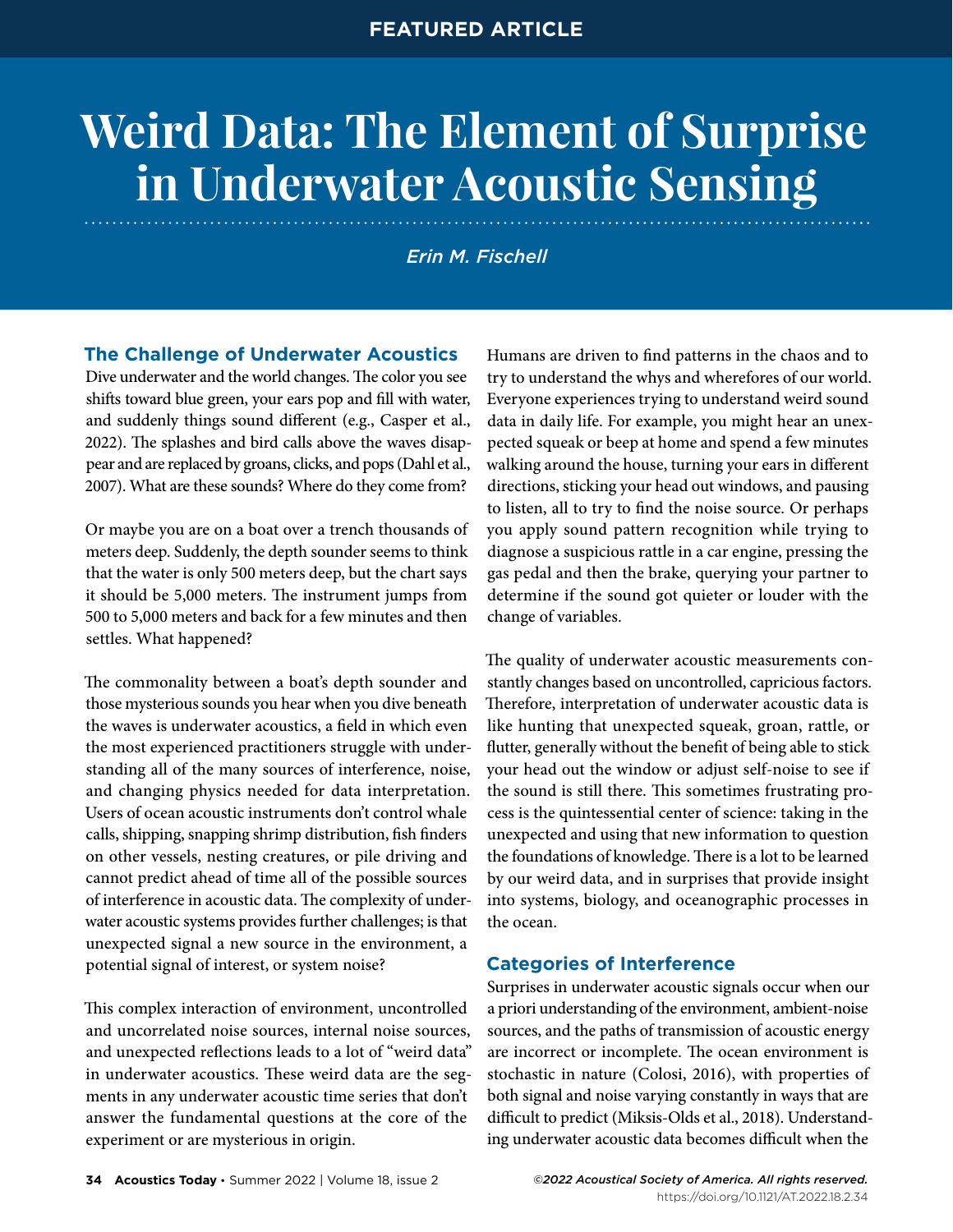noise level is higher or when the signal level is lower than expected. The objective of this article is to show examples of these categories of interference and provide some stories illustrating how they were diagnosed.

These underwater acoustic surprises fall into four general categories:

- (1) External sources: acoustic energy from nonsignal sources in the environment;
- (2) Environmental propagation effects: changes in transmission loss between the receiver and the source due to sound speed and boundary effects;
- (3) Internal system noise: sources within a system such as mechanical vibrations, electrical interference, crosstalk, flow noise, and self-noise; or
- (4) Unexpected reflection: reflection and scattering from water column sources, (e.g., ships, volume inhomogeneities, thin layers, organisms).

# **External Interference**

Sound is emitted into the water by a wide variety of anthropogenic and natural sources (Bradley and Nichols, 2015), and it is the resulting "external interference" that comes to mind when most people think of underwater noise. **Figure 1** shows a few of the many sources of external interference for acoustic systems in the ocean that result in noisy underwater acoustic data.

The background noise level in the ocean is often approximated as a single decibel number based on sea state, weather, and frequency/prevalence of shipping. Although this ambient noise estimate is an approximation of the ambient-noise level, the geographically and temporally variable true ambient noise in the ocean is far more complex. Weird data due to external interference occur when noise levels exceed expectations and/ or vary significantly with time. Sources of this type of "surprise" external interference in underwater acoustics might include natural sources of sound (e.g., cetaceans, fish calls, snapping shrimp, noise from weather, waves, or geology) and anthropogenic sources of sound (e.g., ships, sonar systems, acoustic modems, pile driving, or airguns).

### *Natural Noise Sources*

Biological noise sources can cause significant problems with autonomous processing or detection methods because cetacean communications are often in the same frequency



**Figure 1.** *Examples of external interference that may be picked up by a receiver in the ocean. These sources are uncontrolled, and many often occur together to emit sound at varying frequencies into the water that can affect underwater acoustic sensing systems.*

band used for underwater communication and navigation systems. Matt Palanze of the Woods Hole Oceanographic Institution (WHOI), Woods Hole, Massachusetts, experienced just how challenging it can be to operate acoustical systems in the presence of marine mammal noise when his team was attempting to trigger an acoustic release:

"On an OOI cruise, we approached a large surface mooring for recovery. We communicated with the acoustic releases with a deck box located in the ship's lab. There are three releases on this mooring, two are connected in parallel for redundancy, specifically in the case of a failure. We can release the other with no other intervention being needed. None of the releases would reliably respond to queries and commands; there is a very low historical probability of this occurring. After approximately 20 minutes (which, as you know, is forever in ship time!), one of our colleagues came into the lab and announced, 'There's about a thousand dolphins out there!' We went out on deck, and sure enough, there were dolphins and whales to the horizon. We could hear their calls from the deck. We had to stand by for an hour or so until the pods moved on. After that, we released the mooring and recovered as normal. I believe this event went into the cruise report as 'Operations delayed due to Mammalian Interference'" (personal email, 2022, used with permission).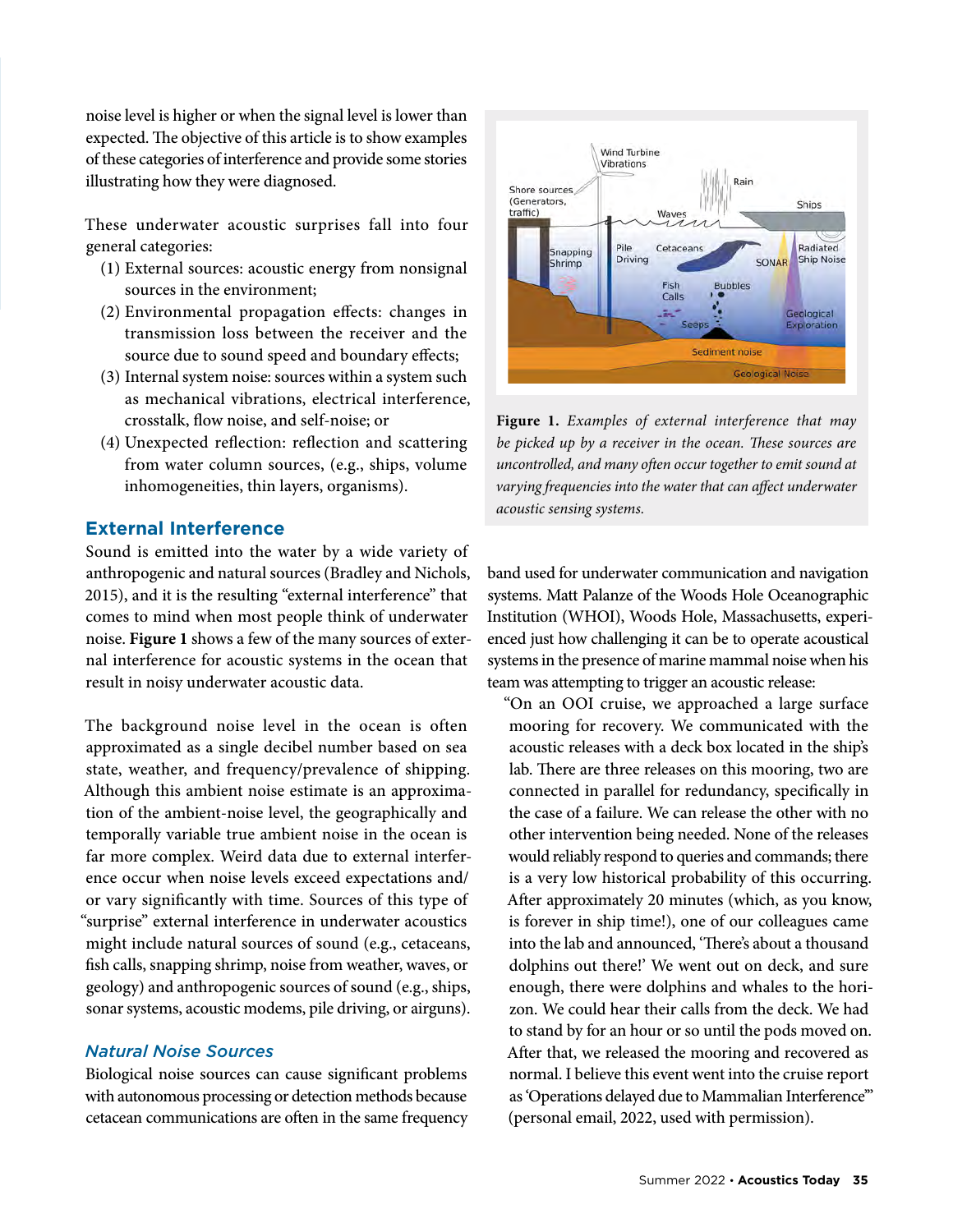#### **WEIRD DATA IN UNDERWATER ACOUSTICS**

Dolphins and whales are not the only creatures that can create external interference for acoustic systems, as Emma Cotter of the Pacific Northwest National Laboratory, Richland, Washington, experienced with a passive acoustic data recorder in the ocean:

"When we deployed an autonomous system, the hydrophone data showed periodic sound at low frequencies (<1 kHz) that we couldn't explain. We initially thought it might be electrical noise or flow noise, but eventually realized it was the result of crabs scraping their carapaces on the metal surfaces of the lander" (personal email, 2022, used with permission).

Another common biological noise source is snapping shrimp. When these extremely loud, impulsive signals are present, they can significantly affect the acoustic system signal-to-noise ratio (SNR) in frequency ranges from low kilohertz to 10s of kilohertz. If you ever go scuba diving, you might hear the signal from snapping shrimp as a crackling high-frequency sound near reefs.

In addition to biology, the ocean environment itself is a source of natural external noise. Examples include sea ice (Worcester et al., 2020), glacial action (Deane et al., 2019), sediment noise, surface weather and waves, magma displacement, and earthquakes.

#### *Anthropogenic Noise Sources*

The actual noise level due to shipping is highly linked to latitude, longitude, and depth relative to strong propagation paths from shipping lanes. Worldwide automatic identification system (AIS) maps are available that show historical counts and densities of ship traffic, revealing striking patterns in ship movements. **Figure 2** shows an example of one of these maps from 2016 for the waters around Massachusetts using publicly available National Oceanographic and Atmospheric Association (NOAA) data. Unsurprisingly, choosing a sensor location near a shipping channel or ferry route significantly increases the ambient-noise level due to ships (e.g., B and C in **Figure 2**), whereas a location with only a few ships per year (A and D in **Figure 2**) will have a much lower noise level due to shipping.

The impact of nearby boats on an instantaneous SNR is striking when seen in a spectrogram or beamformed passive acoustic data from an underwater hydrophone array. **Figure 3**, *top* and *bottom right*, shows the results of a boat crossing near an array of recorded acoustic data. Ship noise is complicated because it overwhelms most other signals, is aspect (angle) dependent, and is subject to Doppler shift and multipath effects; this causes an interference pattern that shifts in frequency with range

**Figure 2.** *Automatic identification system (AIS)-based ship counts from National Oceanographic and Atmospheric Association (NOAA) for 2016 around Cape Cod, Martha's Vineyard, and Nantucket Island in Massachusetts. Geographical location in the ocean has a large impact on the ambient-noise level. For example, a sensor located at point A or D would experience far lower noise from ships and boats than a sensor at a location experiencing multiple times daily ferry traffic (point B or C).* 

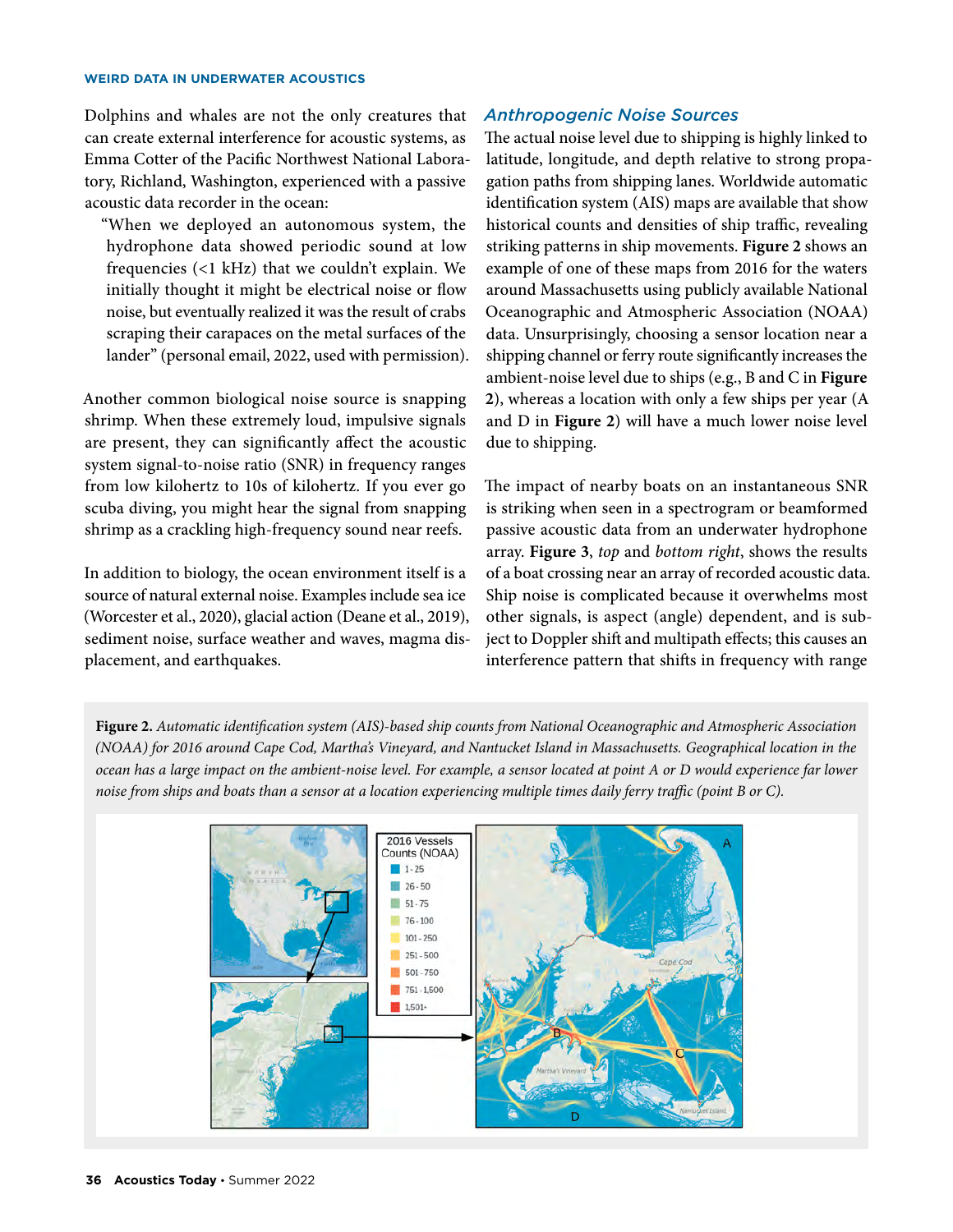

**Figure 3.** *Examples of interference in acoustic data. All plots show grayscale decibel levels of received power. Top: spectrogram of passive acoustic data. Significant features of the spectrogram include ship noise (point B) and broadband electrical power noise (point A). Bottom left: broadband echo sounder data that include acoustic modem noise (point C) and acoustic Doppler current profiler (ADCP) interference (point D) that obscures scattering from water column features. Bottom right: beamformed acoustic array data indicating the direction of arrival (bearing) in degrees of energy versus time. Ship transects are visible and change in bearing versus time (point B). Acoustic modem noise is also present in the bearing color plot (point C, vertical dashed lines).*

(Gassman et al., 2017; Miksis-Olds et al., 2018). Other common sources of anthropogenic noise include airguns, pile driving, wind turbine noise (Amaral et al., 2020), and vibrations transmitted through other types of structures (e.g., traffic near a dock, oil platform vibrations).

Given the prevalence of anthropogenic noise, and ship noise in particular, many researchers have been working over the last decade to use these "sources of opportunity" to better understand the ocean. This includes gleaning estimates of biomass in the ocean (Haris et al., 2021) and temperature and salinity (e.g., Kuperman et al., 2017) via a process known as acoustical tomography.

#### **Environment Propagation Effects**

The underwater environment includes the surface, water column, and bottom. Received acoustic signals in the ocean are affected by all three. In all underwater acoustics, the received signal is affected by transmission loss, which is the spread and attenuation of the source signal by environmental factors and absorption. In the simplest estimate of transmission loss, a line is drawn between a source and receiver, and the received

amplitude is calculated as the source level minus the geometric spreading loss (spherical and/or cylindrical) and absorption (Francois and Garrison, 1982).

Although this would be the approximate case for a uniform sound speed profile, sound in the ocean curves, is reflected, and gets trapped based on boundaries and sound speed versus depth, range, and time. In all these cases, an essential fact of underwater acoustic propagation is that temporal and spatial changes in the surface, bottom, and sound speed impact instrument measurements.

#### *Boundary Effects*

Boundary effects, such as sound bouncing off the surface, the bottom, and ice, are illustrated in **Figure 4**. Surface, ice, and bottom interactions all can cause scattering, reverberation, and reflection. The resulting signal multipath varies significantly based on surface and bottom roughness and slope or from jagged features of the ocean bottom. Additional boundary effects are driven by the fact that the ocean seabed is not homogenous; layering is common, with changes in density and sound speed causing reflections and changes in the signal.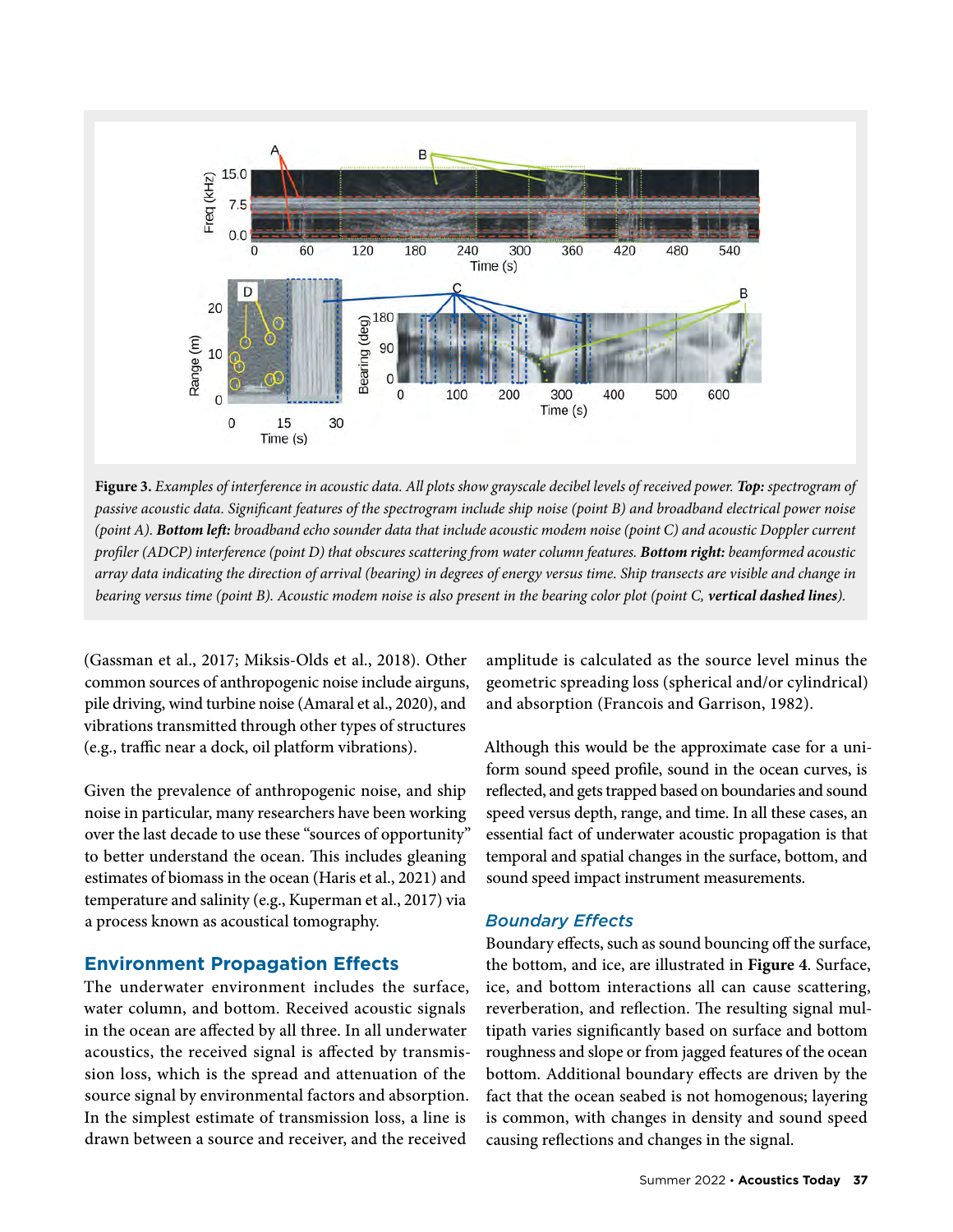#### **WEIRD DATA IN UNDERWATER ACOUSTICS**



**Figure 4.** *Interactions with the surface and bottom change acoustic propagation. The ocean surface and bottom can have varying roughness. Ice on the surface can also cause reflections. Layering in the ocean bottom can also cause subbottom reflections.*

Bottom topography, in particular, can cause acoustic arrivals at the receiver from unexpected angles, at large intensities and unexpected time delays. Peter Brodsky of the Applied Physics Laboratory, University of Washington (APL-UW), Seattle, described a particularly startling reflection he experienced:

"Years ago (many) I was on a Navel Oceanographic Office ship—the USNS Lynch—performing seismic surveys in the South Atlantic. Our typical acoustic sources were airguns and sparkers, but in really deep water we'd use explosives. On one occasion we dropped a final charge, heard it go off, then went off to get dinner. A minute or so later there was a BIG bang that shook our soup bowls in the mess. The Chief Engineer (CE) ran out and raced down to the engine room, cursing about some incompetent oiler who let the engine throw a rod (again). Turns out it was a reflection of the last charge off a submerged ledge of some kind; far away but oriented perfectly to direct the sound right back at us. The CE never showed up at regular mealtimes again" (personal email, 2022, used with permission).

#### *Volume Effects*

The second major impact of the underwater environment on propagation is that sound energy refracts (i.e., curves) due to changing sound speed with depth and range. This creates convergence zones, shadow zones, ducted sound, and long-range propagation of low-frequency energy. **Figure 5** shows some of the ways the sound speed profile affects the refraction of sound in the ocean. Sound curves

toward a lower sound speed, and this causes the complex behavior observed in ocean propagation. This includes SOFAR paths (**Figure 5**, *green*) that are refracted above and below to channel around the sound speed minimum, deep convergence paths (**Figure 5**, *purple*) that are caused by steeper launch angles and refract at deeper and shallower points than the SOFAR paths, surface ducts (**Figure 5**, *orange*) where a local sound speed minimum can trap sound near the surface, and downward refracting profiles that commonly cause increasing bottom interaction and signal attenuation in shallow water. Another feature of environmental ocean propagation is the creation of shadow zones where little energy is received due to the bending of rays.

#### *Changes with Time*

Fading of signals and/or amplification of noise due to changing environmental conditions is another common underwater acoustics challenge to signal interpretation. Temporal variability in sound speed is caused by submesoscale to mesoscale (i.e., 1-100 km) variations in temperature and salinity, such as eddies, warm core rings, internal waves, and buoyancy fluctuations (Colosi, 2016).

**Figure 5.** *Examples of volume propagation effects due to sound speed changes with range in the ocean. Three different sound speed profiles are shown (yellow dotted lines): a summer shallow-water sound speed profile (left), a deepwater sound speed profile (center), and a deepwater sound speed profile with a surface duct (right). Green, so-called SOFAR or deep sound channel paths; purple, convergence zone (cz) paths; orange, convergence zone/surface duct paths; magenta, downward-refracting paths that result from a shallow-water summer sound speed profile; gray box, shadow zone where little acoustic energy is received.*

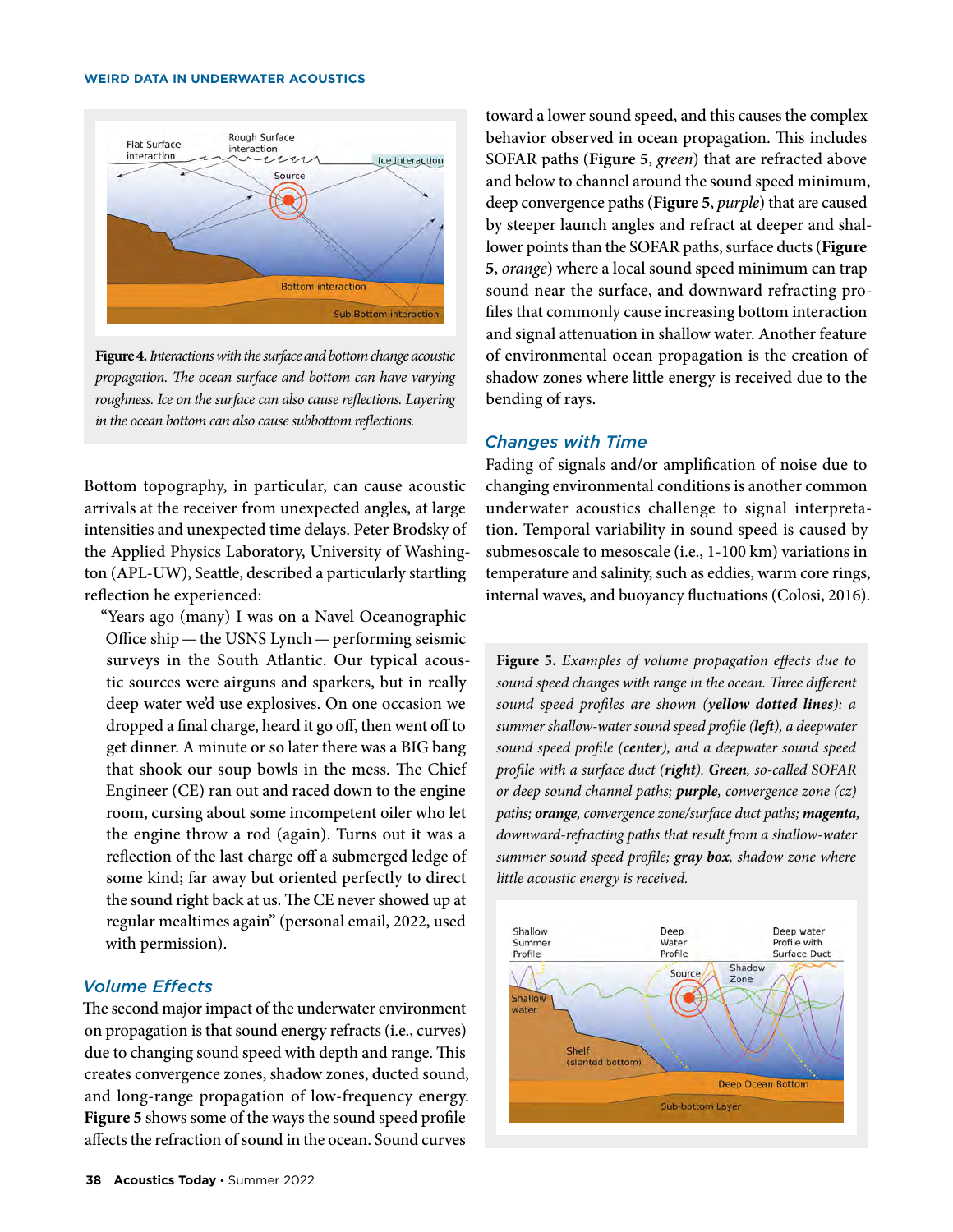

**Figure 6.** *Example of sound speed evolution versus time and the associated change in transmission loss (TL) for deepwater. At 0 hours, the profile is a conventional deepwater profile, with no surface ducting and a deep convergence path (top). After 12 hours, a surface duct begins to form, with a decrease in transmission loss at point A and increase in transmission loss at point B (center). After 24 hours, the surface duct is fully formed for an additional decrease in TL at point A (bottom).*

One example of an environment changing with time is currently being studied in the Arctic Ocean, where an intrusion of warm salty water in the Beaufort Sea is creating a sound speed minimum around 200 meters that is significantly impacting use of acoustic communication and navigation systems (Worchester et al., 2020). Shorter timescale changes in acoustic transmission occur due to buoyancy fluctuations, tidal effects, and internal waves. **Figure 6** shows how propagation characteristics can also change significantly over just 24 hours. For the same geographic location, small changes in the ocean sound speed versus depth (i.e., the "sound speed profile") have a profound effect on the resulting transmission loss versus range and depth over several days. The resulting fields are qualitatively quite different for an identical source depth of 100 meters when the sound speed profile has changed with time due to a passing eddy.

# **Internal System Noise**

Internal system noise plagues underwater acoustic systems. **Figure 7** shows how electrical noise, vibrations, and through-water system noise (e.g., flow noise and self-noise) couple into an acoustics system composed of a transducer, analog electronics, and a data-acquisition

system. Most of these noise sources are related to the fact that acoustic instrumentation is generally deployed on a platform (e.g., a vehicle, vessel, or mooring) with moving parts, power systems, and/or communication systems.

## *Self-Noise and Vibrations*

Passive and active acoustics systems are often mounted on some kind of vehicle, and it is common to have multiple sonar systems in use at a single time on a single vessel. This leads to vibrations, flow noise (due to motion through the water), and self-noise (due to acoustic sound put into the water by the vessel itself and/or pinging acoustic systems onboard). Christopher Bassett of the APL-UW experienced this type of ship noise, with a mystery signal that persisted across multiple sonar systems:

"Working on a hydroacoustics survey we encountered a cyclical noise issue that caused significant drops in signal to noise ratios (SNR) across numerous narrowband echosounders. This noise would appear somewhat randomly even when the vessel operating conditions didn't change. Fortunately, the vessel had hydrophones installed and we were able to observe that periods of low SNR corresponded to times when elevated noise levels were observed. The hypothesis was that this was attributed to an issue with the bearing that produced a crunching sound tied to the prop's rotation rate, which was consistent with the mechanical nature of the sound and the temporal structure of the measured noise. Following time in dry dock, the noise ultimately disappeared, suggesting we were

**Figure 7.** *Typical sources of internal system noise in underwater acoustics. Red, electrical noise sources; orange, structurally coupled vibrations; yellow, acoustic (throughwater) signals; black arrow, desired signal input, also a through-water signal.*

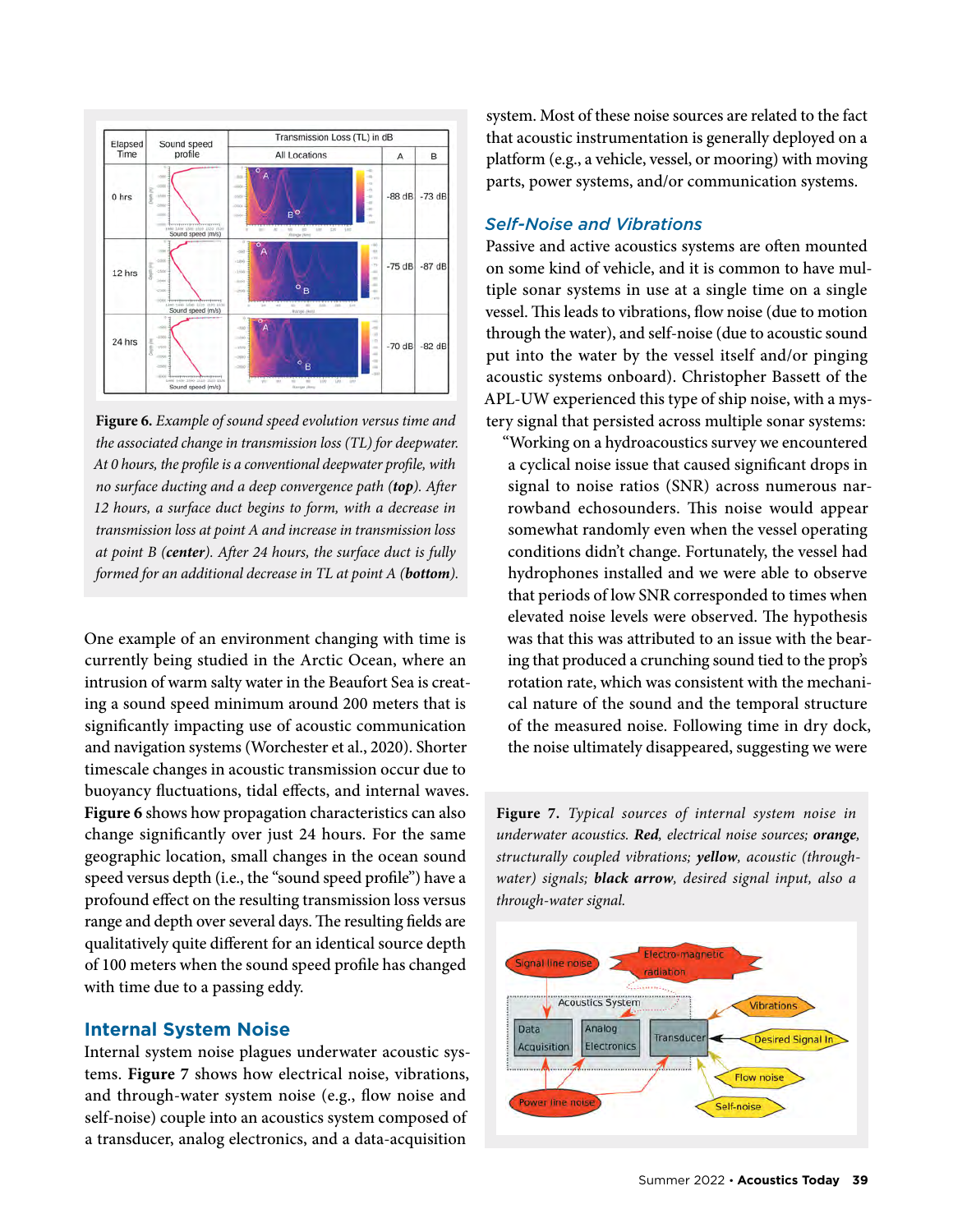on the right track and that the faulty bearing(s) ultimately played an important role in the degraded data quality on a commercially important acoustics survey" (personal email, 2022, used with permission).

As an example of co-interference of active acoustic systems, an acoustic modem, acoustic Doppler current profiler (ADCP), echosounder, and passive acoustic array may all be used at the same time on a single platform. In **Figure 3**, *bottom left*, interference from a 20-kHz WHOI micromodem shows up in a 333-kHz echosounder; the ADCP signal is also seen in the echosounder data as single-time specks with varying range. In **Figure 3**, *bottom right*, interference from a 20-kHz WHOI micromodel also affects bearing estimates in a target-tracking problem, showing up as strong cross-bearing features in beamformed passive acoustic data.

## *Electrical Noise*

One of the biggest challenges to designing and building any effective acoustics system is electrical noise. In underwater acoustics, electrical noise problems are exacerbated by the restricted space in the required waterproof enclosures so that noisy components are generally physically nearby noise-sensitive elements. Furthermore, the limited pins available on underwater connectors often result in combined ground lines and limited sensor isolation. Those same underwater connectors are notorious for degrading signal quality.

As a result, underwater electrical systems need to be designed extremely carefully to ensure isolation between noisy and sensitive components. One common issue is the sensitivity of underwater acoustic systems to the resonances of platform power sources and loading on a power system; a system with low noise plugged into a ship laboratory when the ship is running on battery can experience a sudden high-noise floor with severe narrowband frequency interference when the ship's generator kicks in. Another challenge arises from other sensors or systems in use on the same platform. It is extremely common to locate multiple acoustic systems on the same platform with the same power system. Active acoustic systems can interfere with recordings on a different acoustic sensor acoustically through sound put into the water, through the power system, through electromagnetic interference, or through signal ground lines. Other systems, such as actuators, radio communication systems,

and spinning drives, can also create a combination of acoustic, vibration, power, and signal noise that interferes with most acoustic sensors. Any active voltage converters can also create interference that impacts acoustic data recordings (**Figure 3**, *top*) where a significant part of the spectrogram is obscured by power system noise). These issues should be taken into consideration when designing, building, and deploying systems and when analyzing data.

# **Unexpected Reflections, Scattering, and Clutter**

Sound is used to explore the ocean because it provides so much information, but sometimes that information is difficult to understand. Unexpected reflections and scattered sound are another source of surprises in underwater acoustic data. The most frequent issues caused by unexpected reflections are signal saturation, false positive detection, or confounding between the "signal" targets you want in your experiment and other targets ("clutter"). For example, in an experiment to count fish, an echosounder might show returns from fish but also returns from copepods, or changes in water density, shear instabilities, bubbles, and kelp (Stanton et al., 2021).

Man-made objects and structures also can cause unexpected reflections and scattering, even in the most controlled of experiments, as related by Aubrey Espana of the APL-UW when her team was running a seabed target-scattering experiment and found that a surprise ship reflection limited their working area:

"During BAYEX14, a side lobe from our source reflected from the bottom of the boat. The timing of the path was such that it overlapped the 15m target line. So essentially, we couldn't put any objects out at that ground range. The boat was in a 4-pt moor, so moving it was not an option" (personal email, 2022, used with permission).

Reflections off boats, vessels, and underwater structures can have significant effects on sensing, navigation, and communication systems by presenting echoes that can confound the desired signal. Because acoustic systems are often mounted on some kind of platform, the platform itself can be a pernicious and difficult to identify source of reflection, as Nicholas Rypkema of WHOI observed firsthand: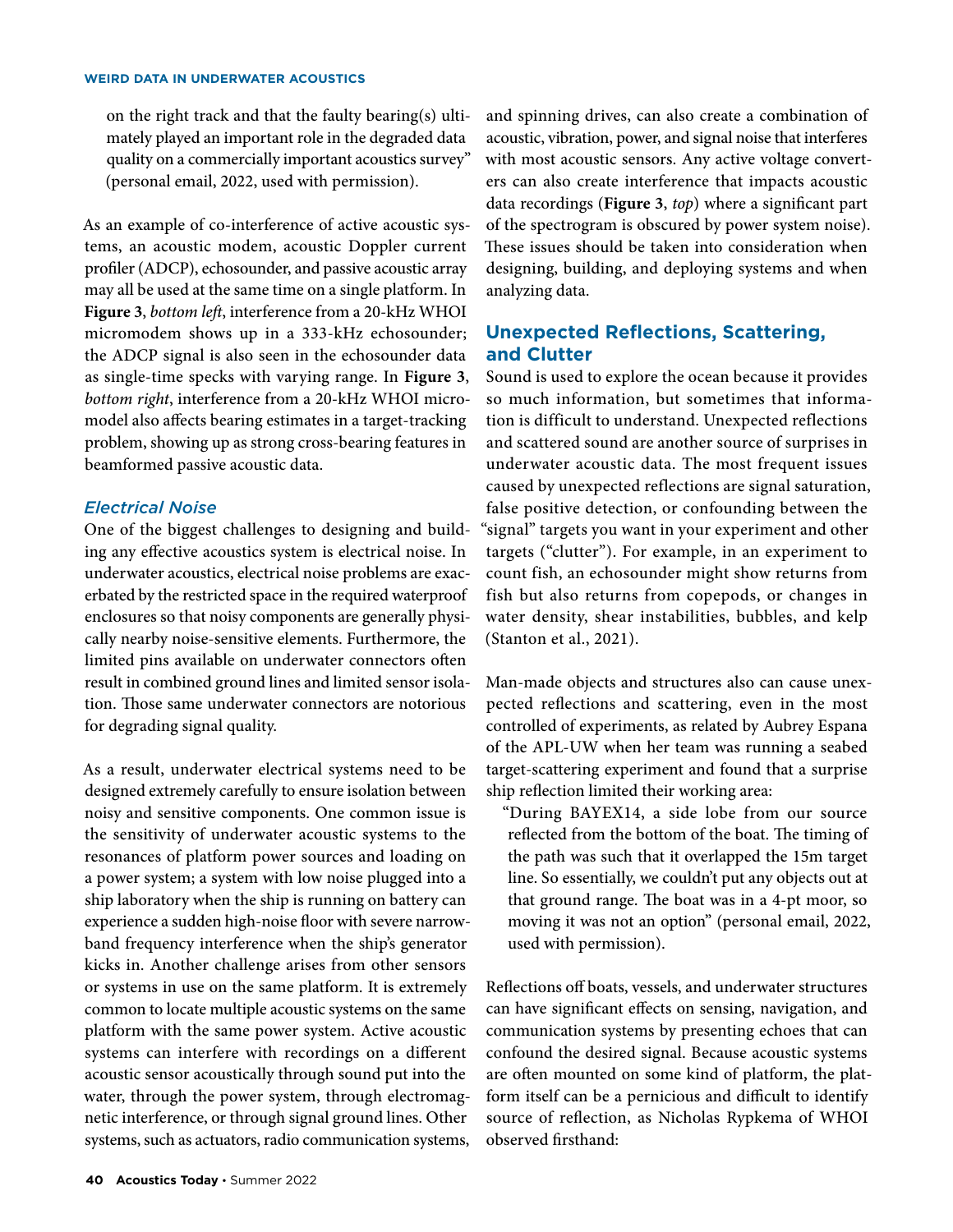"During the integration of an ultra-short baseline receiver (USBL) on an autonomous underwater vehicle, I spent a few frustrating weeks trying to figure out exactly why I was not getting the accuracy I was expecting. Eventually, I realized that the position at which the USBL receiver was located on the vehicle changed the accuracies that I obtained—ultimately, I discovered that local acoustic effects between the received signal and the body of the vehicle created extremely reproducible biases in the resulting angle estimate" (personal email, 2022, used with permission).

Biological factors are notorious for obscuring or changing expected returns in all types of active sonar systems; fish and plankton scatter sound so they often show up when they are not the object of measurement. This was observed by James Ian Vaughn of WHOI when mapping bottom topography:

"We were surveying the Kick'em Jenny volcano off the coast of Grenada with an EM302 multibeam some time ago. We saw a bunch of large discrete scatterers sitting in/over the caldera. We quickly followed up the multibeam survey with an ROV dive. Turns out the scatters were a school of large tuna. Too deep to fish for, unfortunately" (personal email, 2022, used with permission).

Hunting down the reasons for initially unexplained scattering and reflections has led to many revelations and discoveries across the ocean disciplines. A perfect example of this is the deep scattering layer. Early SONAR systems observed a so-called "false bottom" at around 500 meters deep. This scattering layer in the twilight zone of the ocean consists of enormous numbers of animals that migrate daily in depth, including fishes, squid, and siphonophores. Understanding this deep scattering layer has been a major objective in marine science and acoustics this decade because disruption due to fishing and deep-sea mining could have profound implications for both biodiversity and the global carbon cycle (Boscolo-Galazzo et al., 2021).

# **The Value of Weird Data**

"Blink our eyes, and the world you see next did not exist when you closed them. Therefore, he said, the only appropriate state of mind is surprise. The only state of the heart is joy. The sky you see now, you have never seen before" (from the *Thief of Time* by Terry Pratchett). The attitude of underwater acoustics users in relating tales of weird acoustic data is, indeed, joy mixed with some amount of chagrin. These incidents are clearly not isolated. And when organized into the categories illustrated in **Categories of Interference**, they begin to paint a picture of the types of interference any given system may experience in the ocean. Instead of simply filtering out these surprises, they can be treated as interesting and worth preserving, sharing, and publishing.

Over the last five years, there has been an increasing effort to centralize and process underwater acoustic data (e.g., Wall et al., 2021) and to share code and processing tips among the acoustics community. A great resource list of underwater acoustic datasets is maintained by the United Kingdom Acoustics Network and includes no fewer than 33 separate databases as of March 2022 (see [acoustics.ac.uk/open-access-underwater-acoustics-data\)](https://acoustics.ac.uk/open-access-underwater-acoustics-data/). Each database has different sensor characteristics in a mix of active and passive acoustics.

In terms of processing code, the development of MATLAB toolboxes and open-source packages in Python for underwater signal processing and array processing make sophisticated analysis of acoustic data far more accessible. There are also domain-specific efforts to connect community members for information sharing, such as a new Bioacoustics Stack Exchange (see [acousticstoday.org/wPQmt](http://acousticstoday.org/wPQmt)), built to provide a centralized discussion space for conversations about processing and understanding bioacoustics data in particular.

Including specific identification and labeling of weird data within broader datasets and processing tools as a part of this community-wide effort feels both natural and necessary, for three main reasons. First, there is an incredible potential of "found data" for other researchers, where weird noise in one discipline can be identified as a signal by another. Second, cross-sensor, labeled examples of interference would pave the way for the use of machine-learning tools in the development of ubiquitous underwater acoustic classification tools for autonomous identification of interference sources. Finally, these types of tools would make underwater acoustic data interpretation significantly easier and would also provide more information about the oceans, feeding back into providing found data across disciplines.